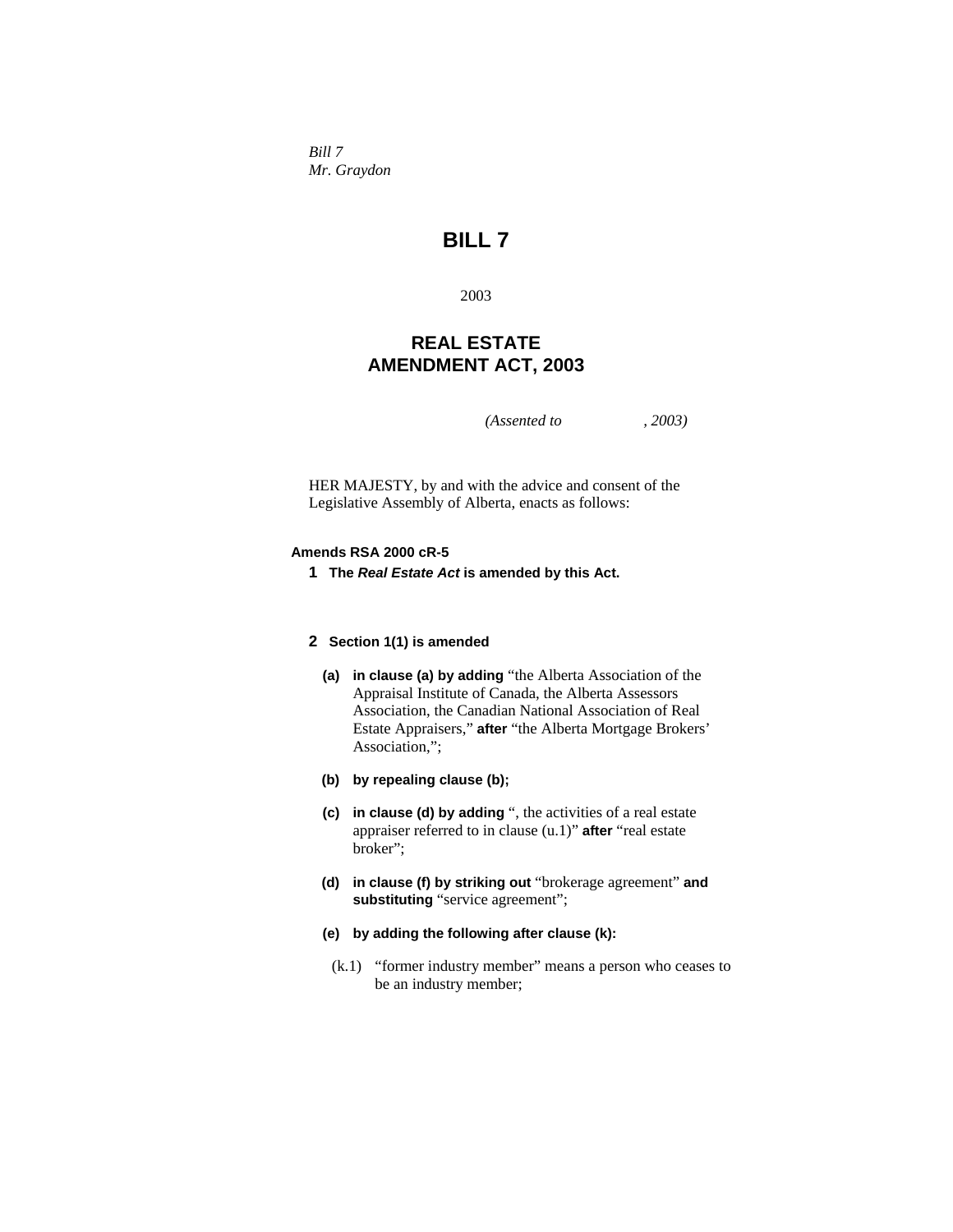**(f) in clause (n) by adding** ", the real estate appraiser industry" **after** "real estate broker industry";

#### **(g) by repealing clause (o) and substituting the following:**

- (o) "industry member" means any person who holds an authorization as a real estate broker, a real estate appraiser or a mortgage broker, or as any category or class of real estate broker, real estate appraiser or mortgage broker, issued by the Council;
- **(h) in clause (r) by striking out** "and" **at the end of subclause (i) and substituting** "or";

## **(i) by adding the following after clause (u):**

- (u.1) "real estate appraiser" means
	- (i) a person who, for consideration or other compensation
		- (A) estimates the defined value of an identified interest in real estate,
		- (B) signs a real estate appraisal report that makes an estimate referred to in paragraph (A) that is prepared by another person, and accepts responsibility for the report, or
		- (C) provides real estate appraisal consulting services within the meaning of the regulations,
		- or
	- (ii) a person who holds himself or herself out as a person referred to in subclause (i);
- **(j) in clause (v) by striking out** "and" **at the end of subclause (i) and substituting** "or";
- **(k) by adding the following after clause (w):**
- (w.1) "service agreement" means a contract that is in writing and that establishes the relationship between the parties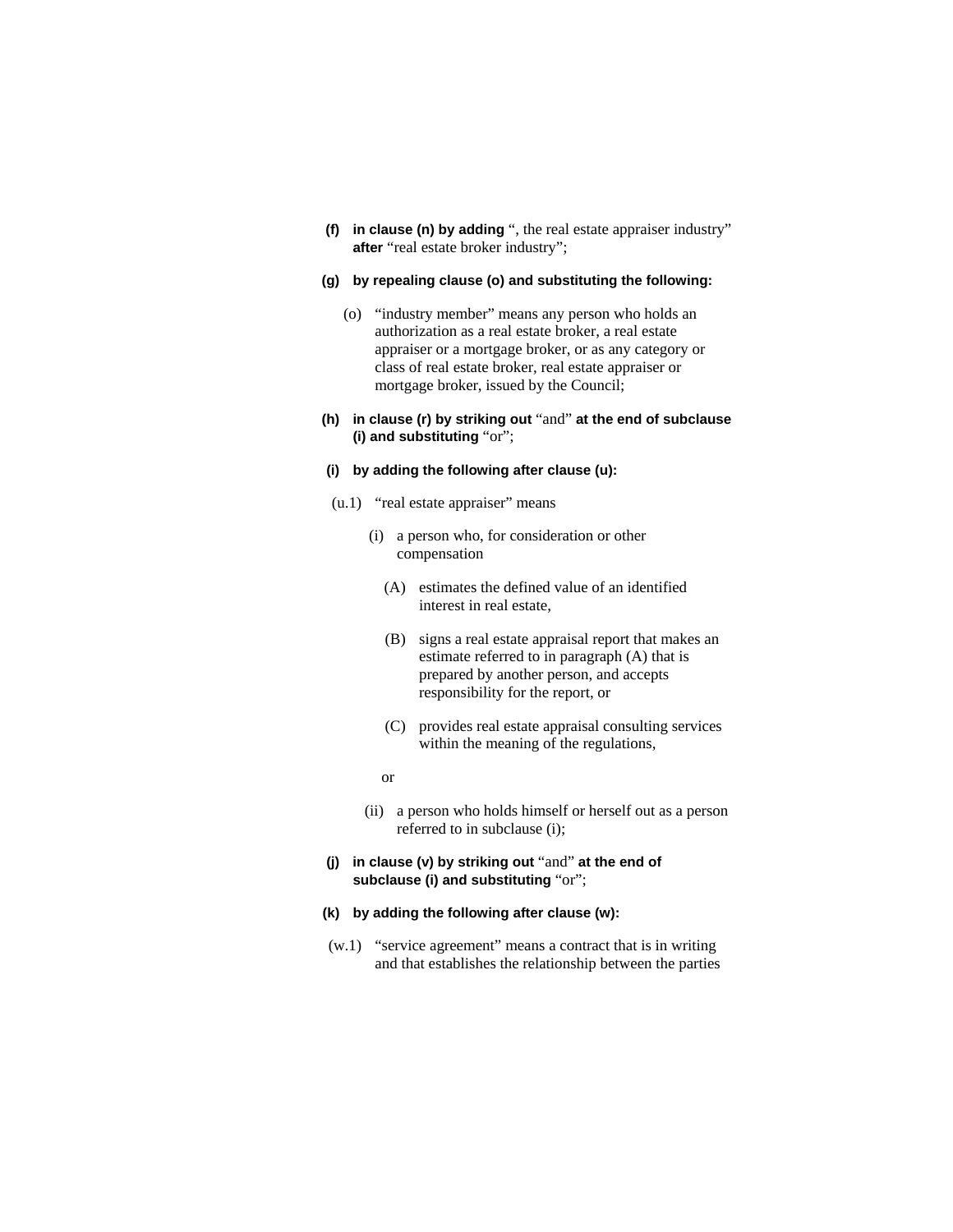as to the services to be performed by an industry member;

## **3 Section 2 is amended by adding the following after subsection (3):**

**(4)** This Act, as it relates to acting as a real estate appraiser, does not apply to

- (a) a person who is an employee of the Government of Canada, the Government of Alberta or a municipality in Alberta, while so acting in the regular course of employment,
- (b) a person who acts as a real estate appraiser solely for the internal purposes of the person's employer and in circumstances under which it is not intended that the activities of the person will be relied on by third parties, while so acting.
- (c) a person who holds an authorization as a real estate broker and estimates value for the purposes of a trade in real estate, or
- (d) a person exempted by the regulations.

## **4 Section 6 is amended**

- **(a) in subsection (1)** 
	- **(i) by striking out** "11 members" **and substituting** "12 members";
	- **(ii) by adding the following after clause (a):**
	- (a.1) the Alberta Association of the Appraisal Institute of Canada, the Alberta Assessors Association and the Canadian National Association of Real Estate Appraisers shall jointly appoint one member, who must be a real estate appraiser;
	- **(iii) in clause (e) by striking out** "clauses (b)" **and substituting** "clauses (a.1)";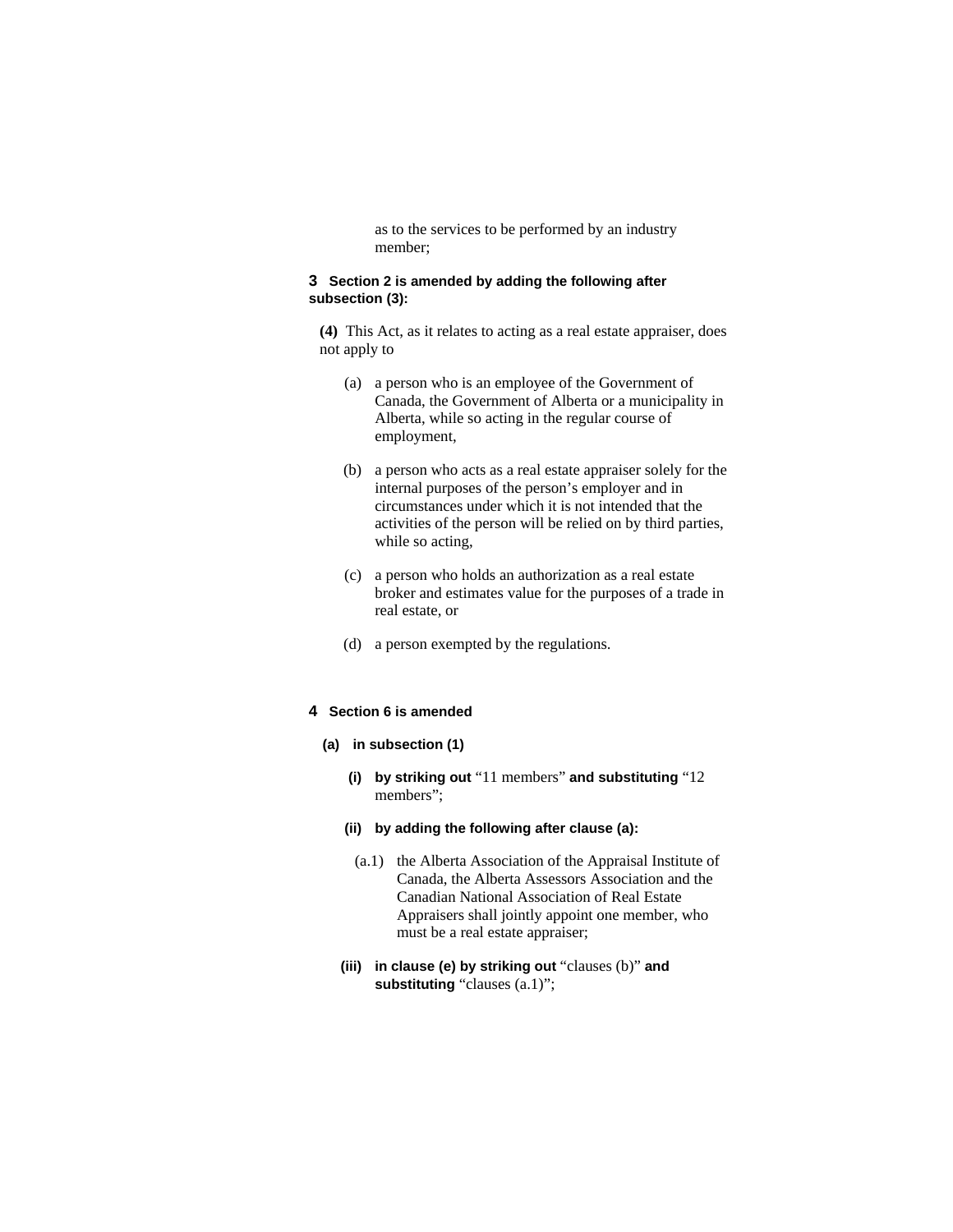**(b) in subsection (2) by striking out** "subsection (1)(a)" **and substituting** "subsection (1)(a) or (a.1)".

## **5 Section 12 is amended**

- **(a) by repealing clause (e) and substituting the following:**
	- (e) requiring that specified types of transactions in the business of an industry member be evidenced by an agreement in writing and that such an agreement contain specified provisions;
- **(b) in clause (g) by striking out** "deals and trades" **and substituting** "transactions in the business of an industry member";
- **(c) by repealing clause (m) and substituting the following:**
	- (m) requiring industry members and former industry members to keep records and books of account and respecting the contents of the records and books of account, the manner in which they must be kept and the time for which they must be kept which, in the case of a former industry member, may not exceed a period of 3 years after the person becomes a former industry member;

## **6 The heading** "**Part 2 Regulation of Trading and Dealing**" **is repealed and the heading** "**Part 2 Regulation of Business of an Industry Member**" **is substituted.**

**7 Section 17 is repealed and the following is substituted:**

#### **Authorization required**

**17** No person shall

- (a) trade in real estate as a real estate broker,
- (b) deal as a mortgage broker,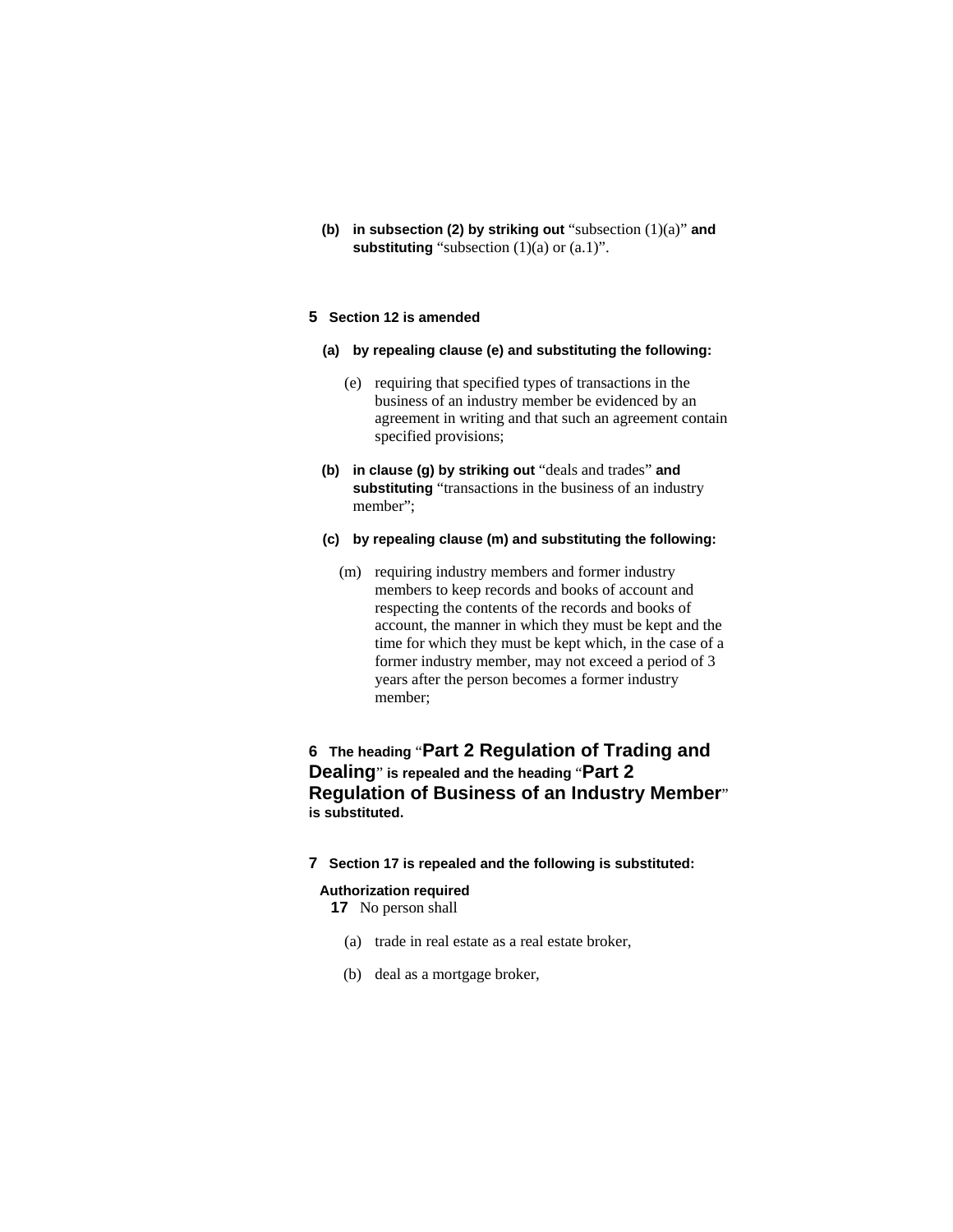- (c) act as a real estate appraiser, or
- (d) advertise himself or herself as, or in any way hold himself or herself out as, a mortgage broker, real estate broker or real estate appraiser

unless that person holds the appropriate authorization for that purpose issued by the Council.

**8 Section 18(2) is amended by striking out** "brokerage agreement" **and substituting** "service agreement".

**9** Section 21(1) is amended by striking out "dealing or trade" **and substituting** "transaction in the business of an industry member".

**10 Section 22(a) is amended by striking out** "brokerage agreement" **and substituting** "service agreement".

#### **11 Section 23 is repealed and the following is substituted:**

#### **Recovery of shared commission or remuneration**

**23** Where there is an agreement between 2 or more industry members providing for the sharing of a commission or remuneration payable in respect of a transaction in the business of an industry member, only the industry member who, by virtue of a service agreement between that industry member and a party to the transaction, is entitled to the commission or remuneration, or an assignee of that industry member, may bring an action for recovery of the commission or remuneration against the person who is liable to pay it.

**12 Section 24(1)(a) is amended by striking out** "brokerage agreement" **and substituting** "service agreement".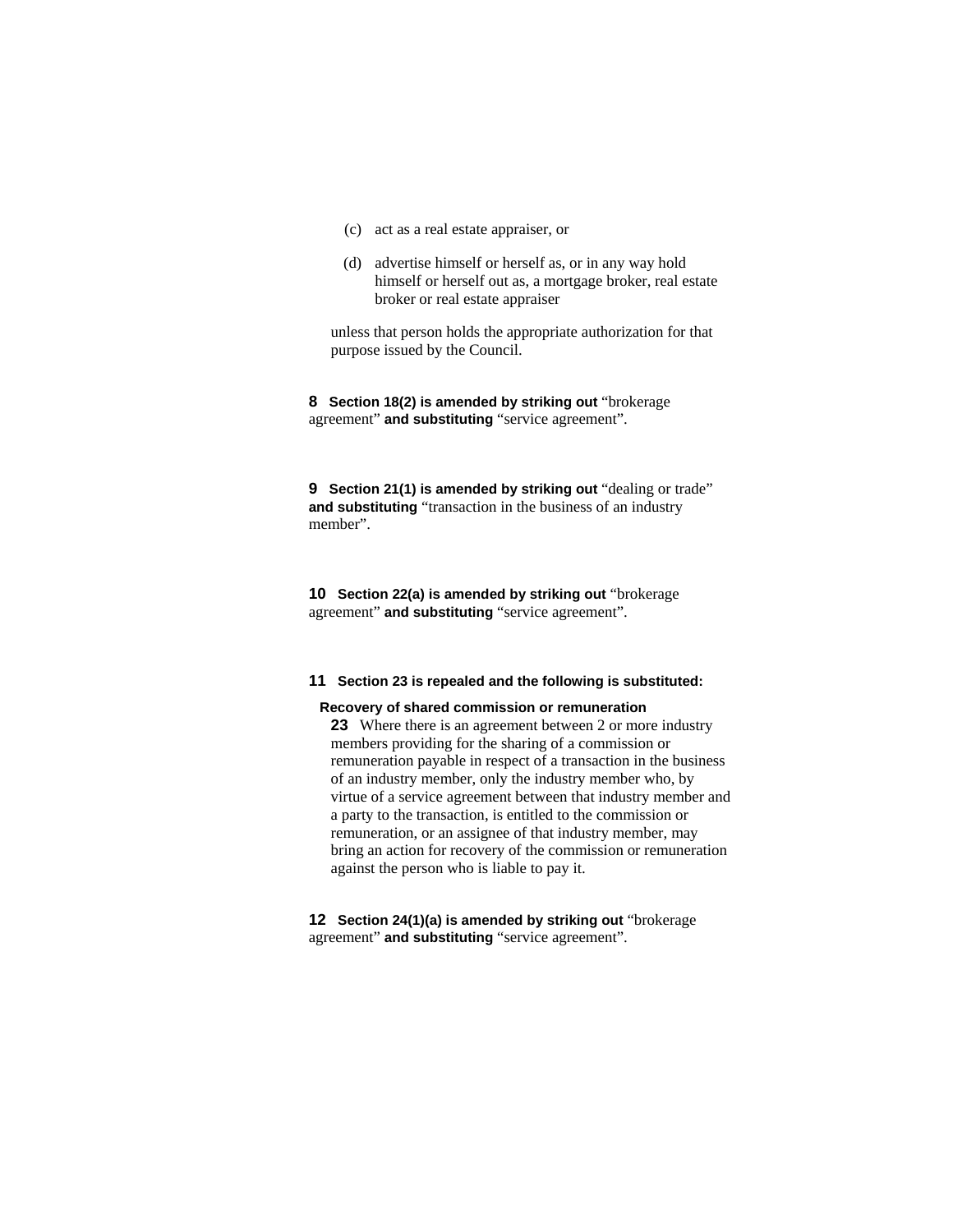**13 Section 25(1)(a) is amended by striking out** "a trust ledger" **and substituting** "complete and accurate financial records".

#### **14 The following is added after section 37:**

#### **Prior conduct**

**37.1** Subject to section 54(3), conduct proceedings under this Part that relate to the conduct of a former industry member that took place while that person was an industry member may be commenced within 2 years following the date on which the person became a former industry member, but not after that date, and for that purpose the former industry member is considered to be an industry member.

## **15 Section 43(3) is repealed.**

**16 Section 57(3) is amended by striking out** "the dealings or trades" **and substituting** "transactions in the business".

**17 Section 60(1)(a) is amended by striking out** "dealing or trade" **and substituting** "transaction in the business".

**18 Section 74(1)(b)(ii) is amended by striking out** "dealing or trade of or on behalf" **and substituting** "transaction in the business".

**19 Section 75(1)(b) is amended by striking out** "dealing or trade" **and substituting** "transaction in the business of an industry member".

**20 Section 77 is repealed and the following is substituted:**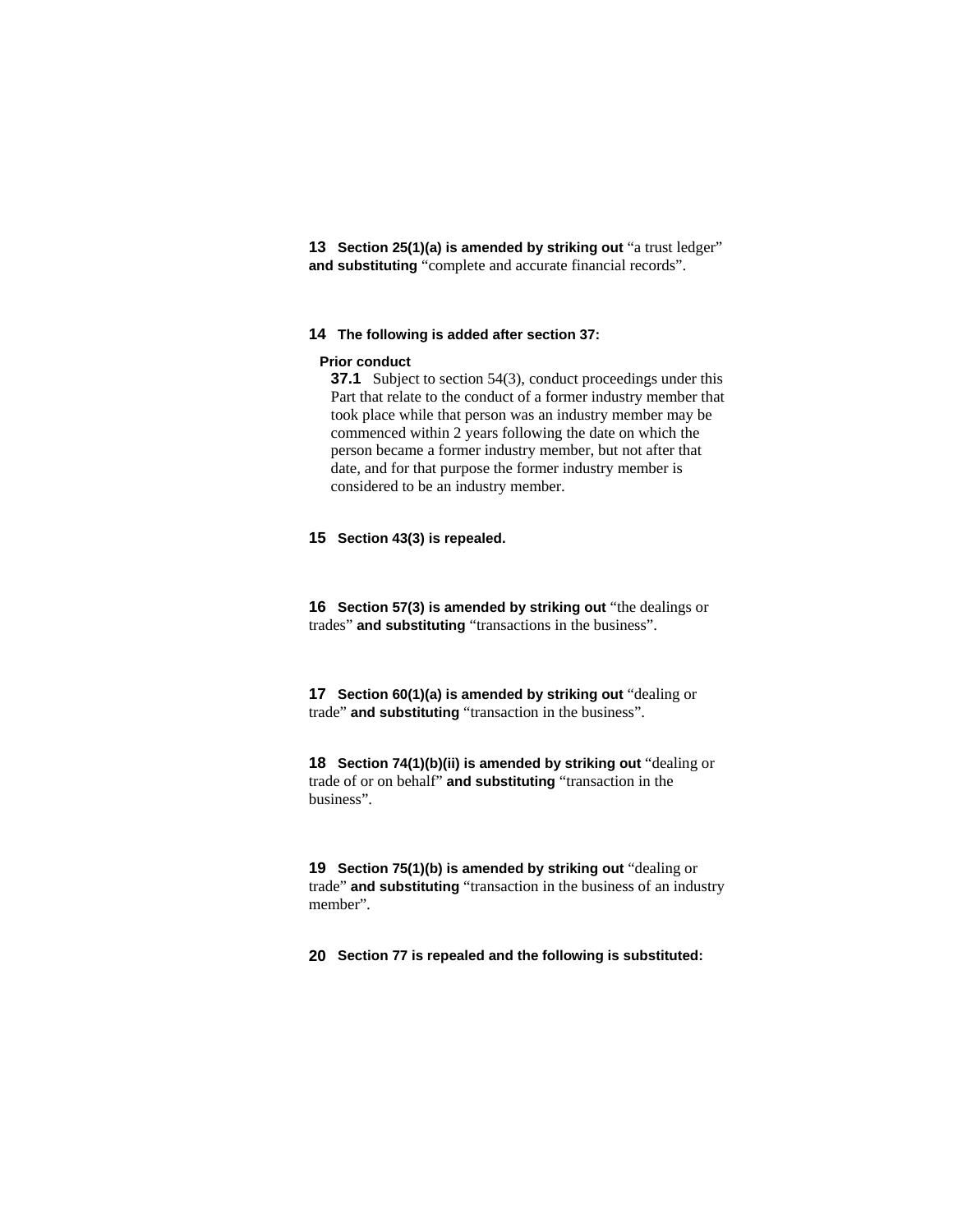#### **Service of documents**

**77(1)** In this section, "telecopier" means a machine or device that electronically transmits a copy of a document, picture or other printed material by means of a telecommunication system.

**(2)** Service of any document required to be sent, communicated, given or served under this Act, the rules or the bylaws may be effected

- (a) on the Council,
	- (i) by leaving the document at the Council's office,
	- (ii) by sending the document by registered mail to the Council at its mailing address, or
	- (iii) by sending the document by a telecopier or electronic device to be received and printed by a receiving telecopier or electronic device that is situated at the Council's office;
- (b) on an industry member,
	- (i) by personal service,
	- (ii) by sending the document by registered mail addressed to the industry member at the last business or residential address provided by the industry member to the Council, or
	- (iii) by sending the document by a telecopier or electronic device to be received and printed by a receiving telecopier or electronic device that is situated at the last business or residential address provided by the industry member to the Council.

**(3)** Service under subsection (2)(a)(iii) or (b)(iii) is effected if the sender requests receipt to be acknowledged and the recipient acknowledges receipt.

## **21 Section 81(4) is amended by striking out** "2 years" **and substituting** "3 years".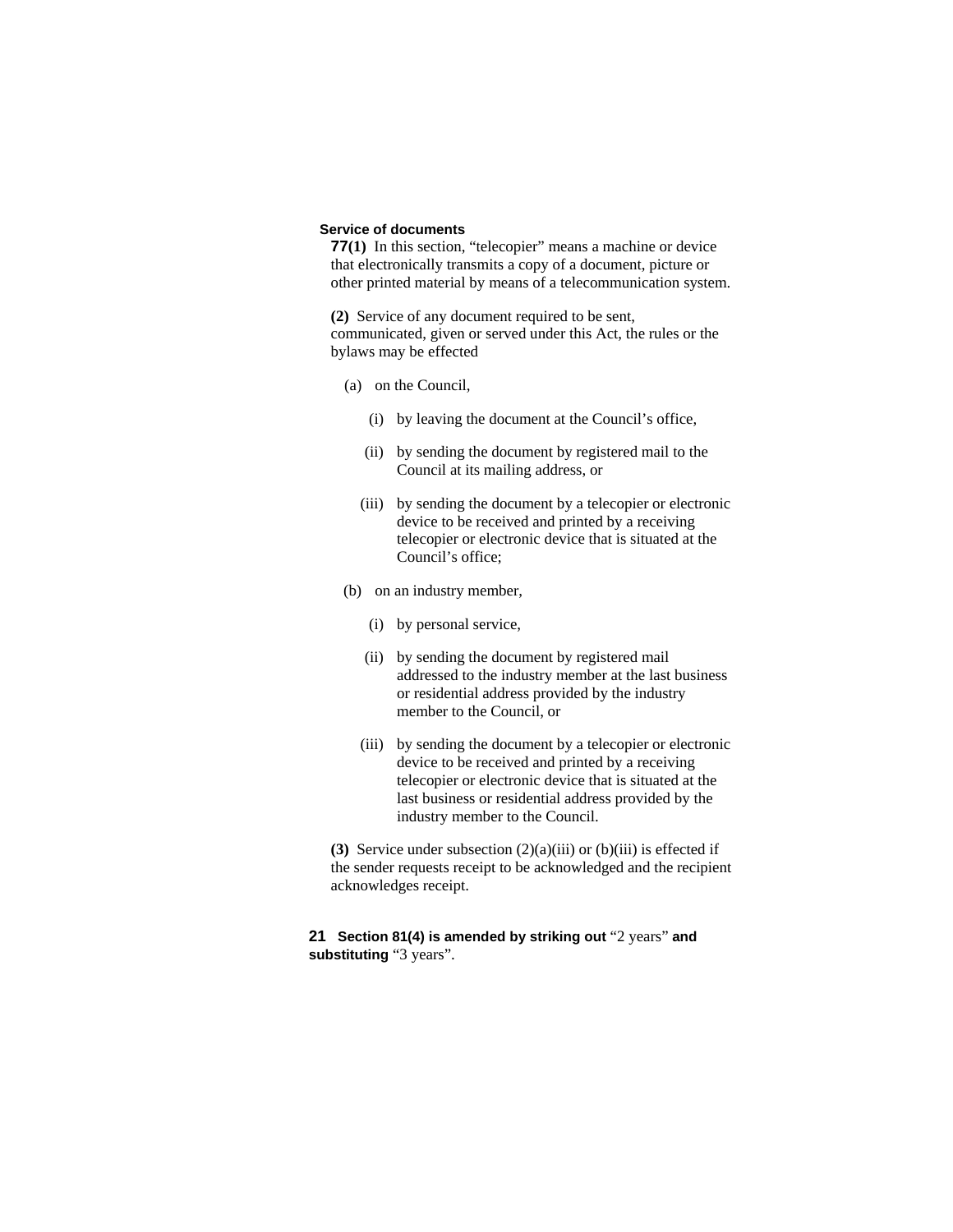**22 Section 84(1) is amended by striking out** "dealings or trades or classes of dealings or trades" **and substituting** "transactions in the business of an industry member or classes of such transactions".

## **23 Sections 2, 3, 4, 6, 7, 8, 9, 10, 11, 12, 16, 17, 18, 19 and 22 come into force on Proclamation.**

#### **Explanatory Notes**

**1** Amends chapter R-5 of the Revised Statutes of Alberta 2000.

**2** Section 1(1) presently reads in part:

*1(1) In this Act,* 

- *(a) "associations" means the Alberta Real Estate Association, the Alberta Mortgage Brokers' Association, the Building Owners and Managers Association of Edmonton, the Building Owners and Managers Association of Calgary, the Real Estate Institute of Canada and the division of the Real Estate Institute of Canada called the Institute of Real Estate Management and any successor organizations;*
- *(b) "brokerage agreement" means a contract that is in writing and that establishes the relationship between the parties as to the brokerage services to be performed by an industry member;*
- *(d) "business of an industry member" means the trades of a real estate broker or the dealings of a mortgage broker undertaken by an industry member;*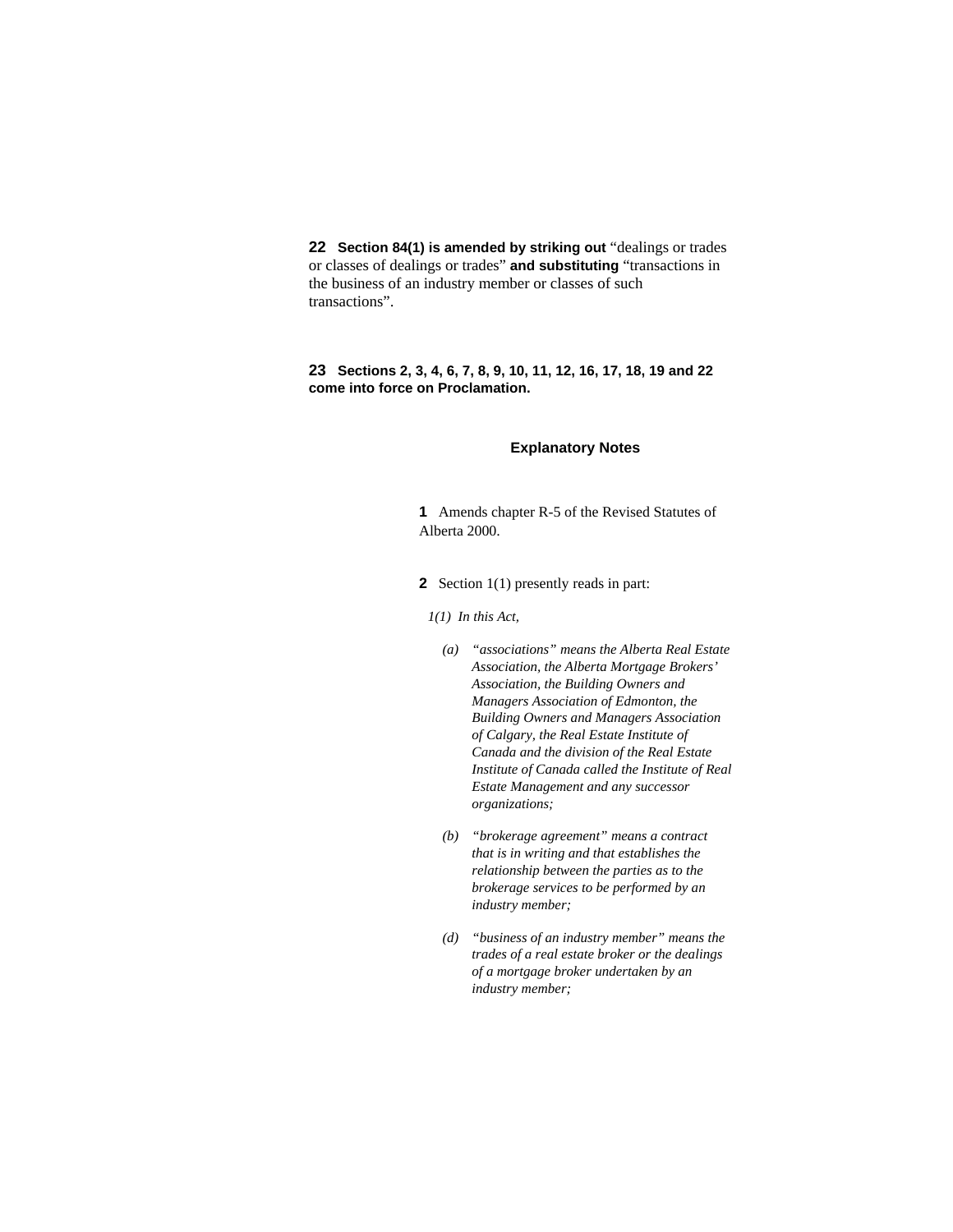- *(f) "client" means a person who has entered into a brokerage agreement with an industry member;*
- *(n) "industry" means the real estate broker industry and the mortgage broker industry;*
- *(o) "industry member" means any person who holds an authorization as a real estate broker or a mortgage broker, or as any category or class of real estate broker or mortgage broker, issued by the Council;*
- *(r) "mortgage broker" means* 
	- *(i) a person who on behalf of another person for consideration or other compensation* 
		- *(A) solicits a person to borrow or lend money to be secured by a mortgage,*
		- *(B) negotiates a mortgage transaction,*
		- *(C) collects mortgage payments and otherwise administers mortgages, or*
		- *(D) buys, sells or exchanges mortgages or offers to do so,*

#### *and*

- *(ii) a person who holds out that the person is a person referred to in subclause (i);*
- *(v) "real estate broker" means* 
	- *(i) a person who, for another or others and for consideration or other compensation, either alone or through one or more persons, trades in real estate, and*
	- *(ii) a person who holds out that the person is a person referred to in subclause (i);*
- **3** Certain appraisers exempt from Act.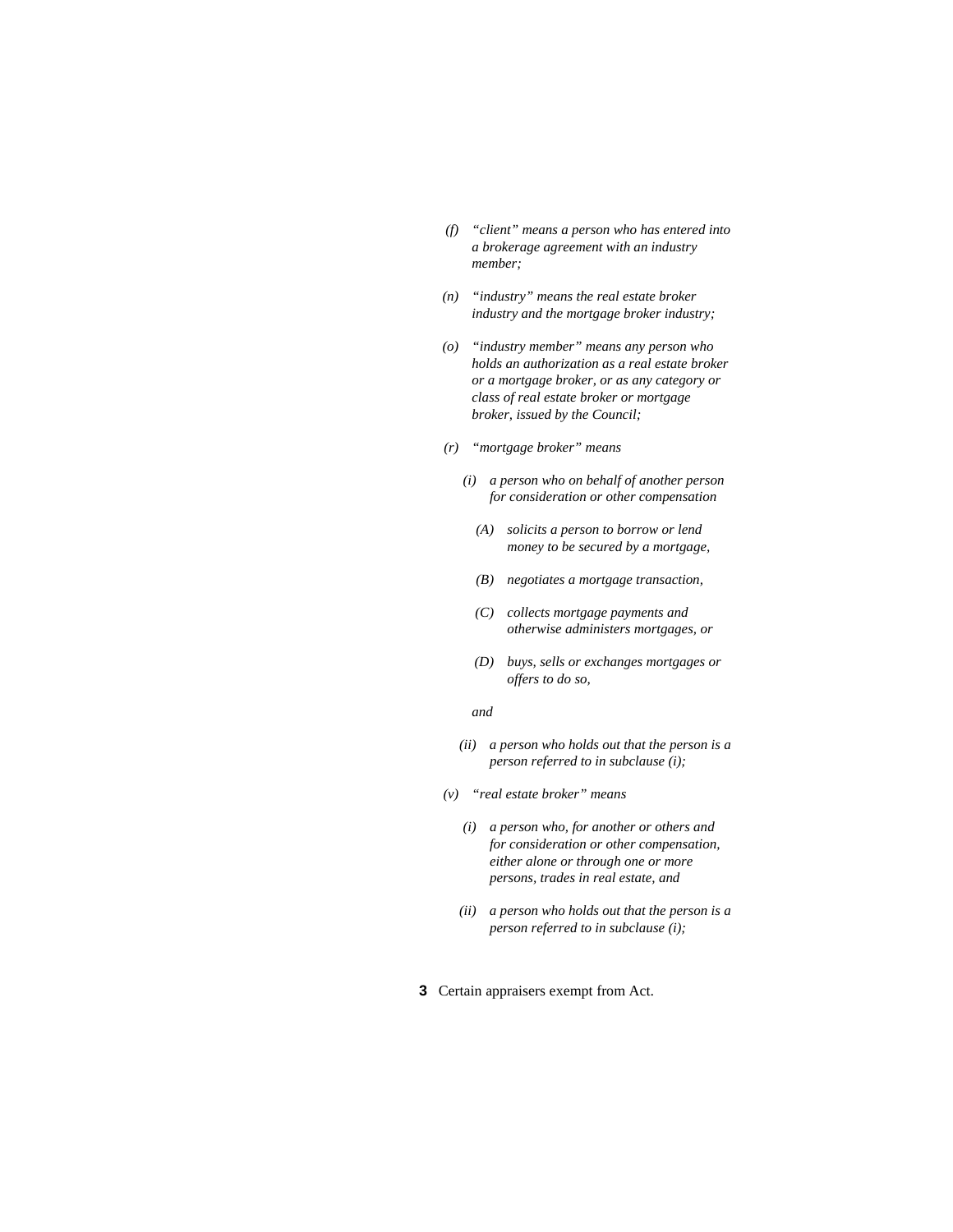## **4** Section 6 presently reads in part:

*6(1) The Council shall consist of 11 members appointed as follows:* 

- *(a) the Minister shall appoint one member, who must not be an industry member;*
- *(b) the Alberta Mortgage Brokers' Association shall appoint one member, who must be a mortgage broker;*
- *(c) the Alberta Real Estate Association shall appoint 6 members as follows:* 
	- *(i) one member who must be a real estate broker trading in industrial, commercial and investment real estate and who may or may not be active in property management;*
	- *(ii) one member who must be a real estate broker trading in residential real estate;*
	- *(iii) from nominations received from the Calgary Real Estate Board, one member, who must be a real estate broker;*
	- *(iv) from nominations received from the Edmonton Real Estate Board, one member, who must be a real estate broker;*
	- *(v) from nominations received from other real estate boards in Alberta, 2 members, who must be real estate brokers;*
- *(d) the Building Owners and Managers Association of Edmonton, the Building Owners and Managers Association of Calgary, the Real Estate Institute of Canada and the division of the Real Estate Institute of Canada called the Institute of Real Estate Management shall jointly appoint one member, who must be an industry member;*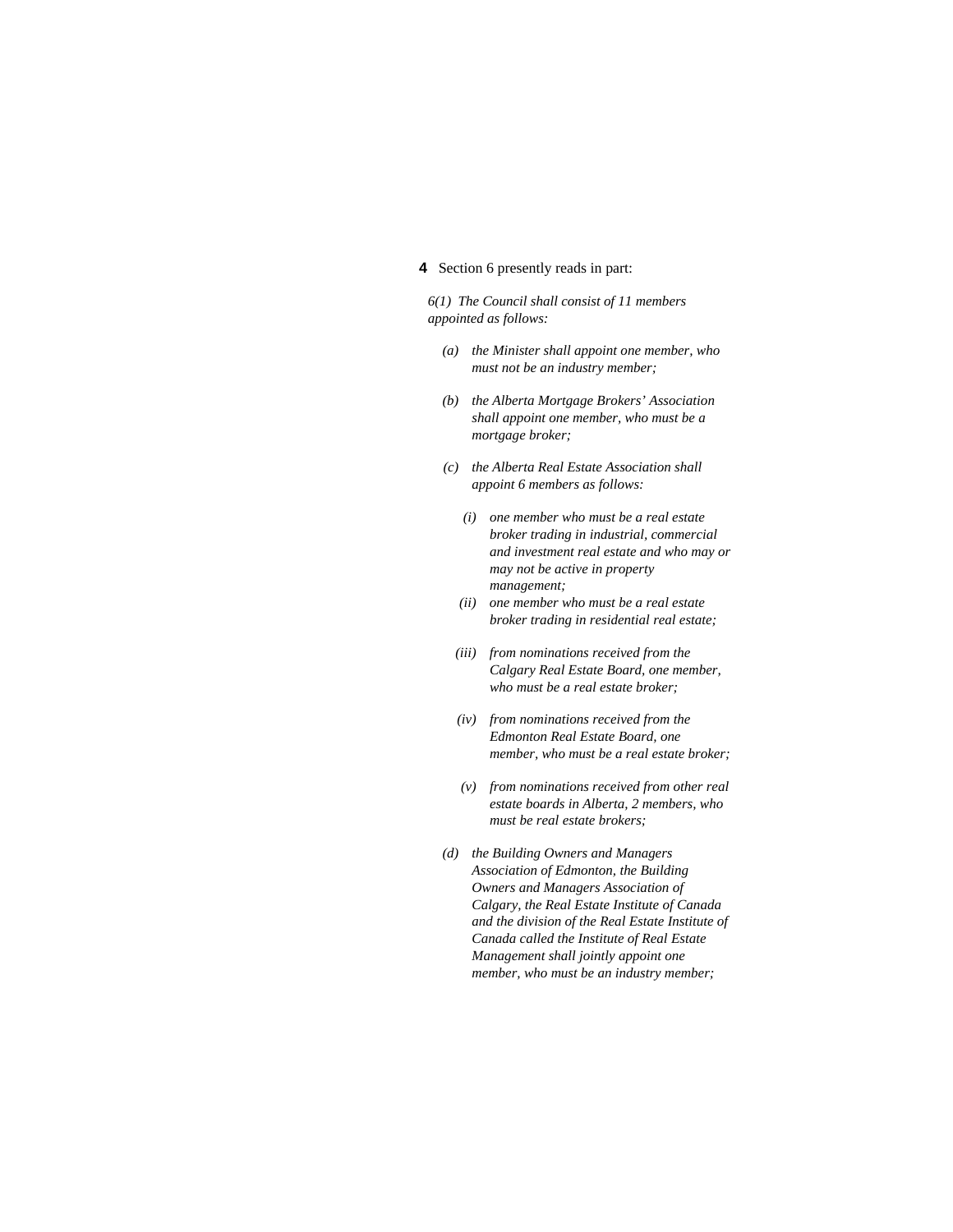- *(e) the members appointed under clauses (b) to (d) shall jointly appoint 2 members as follows:* 
	- *(i) from nominations from industry members who are not members of the Alberta Real Estate Association, one member, who must be an industry member;*
	- *(ii) from nominations from the public at large, one member, who must not be an industry member.*

*(2) The term of office of a member appointed under subsection (1)(a) is 3 years.* 

#### **5** Section 12 presently reads in part:

- *12 The Council may make rules* 
	- *(e) requiring that specified types of trades or dealings be evidenced by an agreement in writing and that such an agreement contain specified provisions;*
	- *(g) respecting the disclosure of information by industry members to parties and potential parties to deals and trades;*
	- *(m) requiring industry members to keep records and books of account and respecting the form and contents of the records and books of account and the manner in which and the time for which they must be kept;*
- **6** New heading to reflect inclusion of appraising.
- **7** Section 17 presently reads:
	- *17 No person shall*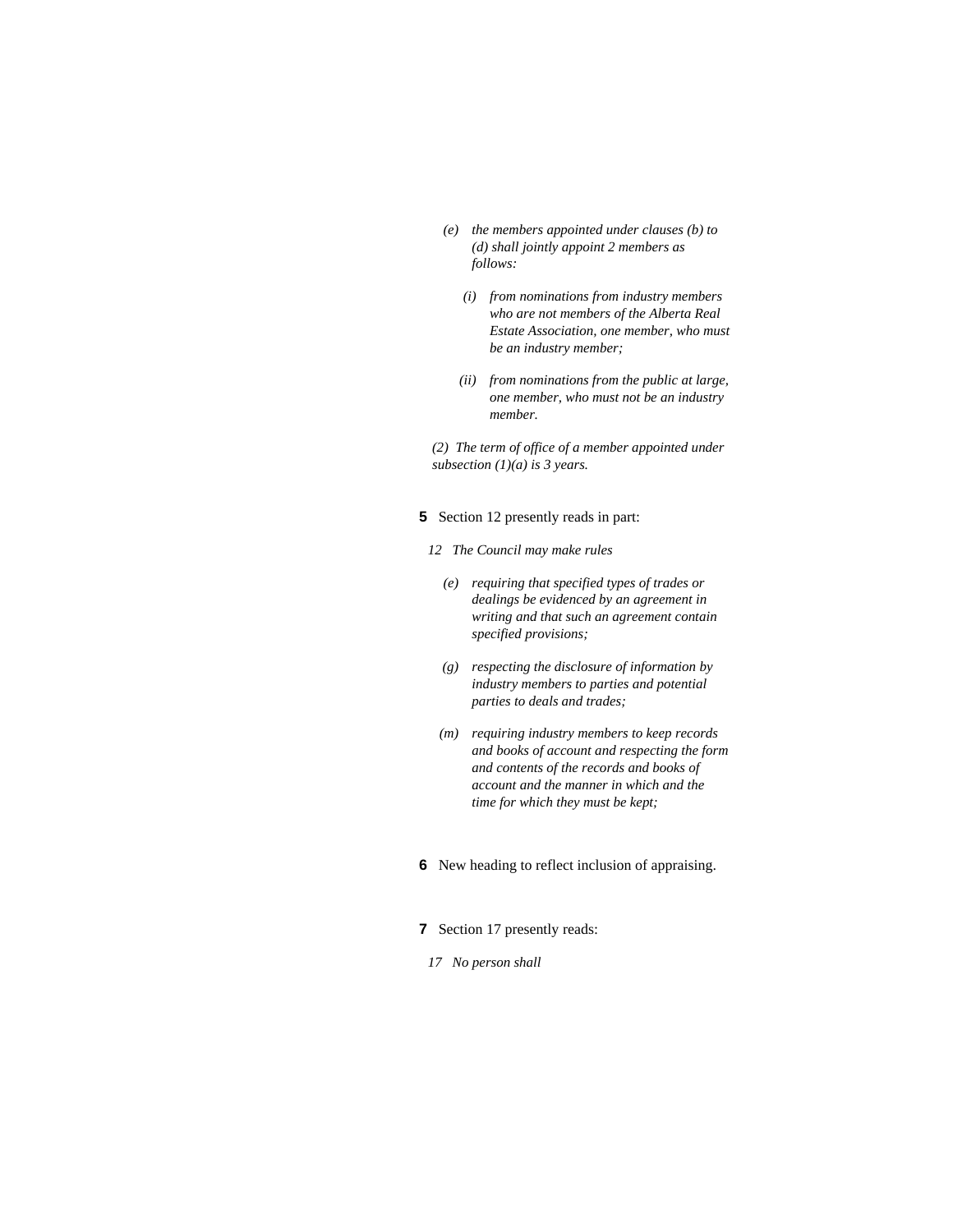- *(a) trade in real estate as a real estate broker,*
- *(b) deal as a mortgage broker, or*
- *(c) advertise the person as or in any way hold out that the person is a mortgage broker or real estate broker*

*unless that person holds the appropriate authorization for that purpose issued by the Council.* 

#### **8** Section 18(2) presently reads:

*(2) No industry member shall receive money in the course of carrying on business as an industry member unless, before receiving the money, the industry member has entered into a brokerage agreement with the person who provides the money or on whose behalf it is to be held that expressly acknowledges the trust arrangement between them and sets out the terms on which the money will be received, held and disbursed.* 

#### **9** Section 21(1) presently reads:

*21(1) No action may be brought for a commission or for other remuneration for services rendered in connection with a dealing or* 

*trade unless, at the time of rendering the services, the person bringing the action* 

- *(a) was the holder of the appropriate authorization issued by the Council authorizing that person to render those services, or*
- *(b) was exempt from the authorization requirements.*
- **10** Section 22(a) presently reads: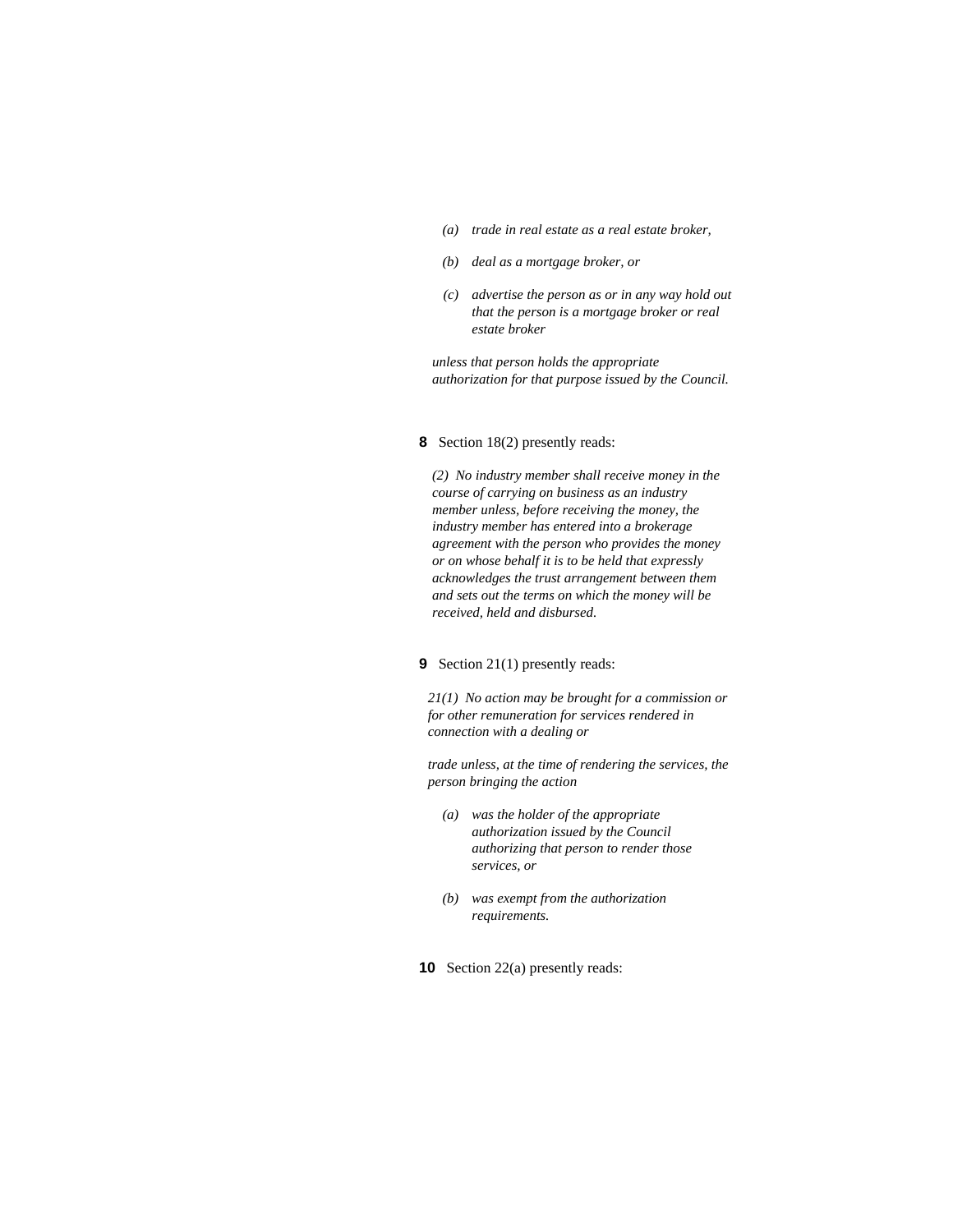*22 No action shall be brought to charge a person by commission or otherwise for services rendered in connection with the sale of land or an interest in land unless* 

 *(a) the brokerage agreement on which recovery is sought in the action or some note or memorandum of it is in writing signed by the party to be charged or by that person's agent lawfully authorized in writing, or* 

#### **11** Section 23 presently reads:

*23 Where there is an agreement between 2 or more industry members providing for the sharing of a commission or remuneration payable in respect of a dealing or trade, only the industry member who, by virtue of a brokerage agreement between that industry member and a party to the dealing or trade, is entitled to the commission or remuneration, or an assignee of that industry member, may bring an action for recovery of the commission or remuneration against the person who is liable to pay it.* 

#### **12** Section 24(1) presently reads:

- *24(1) No real estate broker* 
	- *(a) shall request or enter into a brokerage agreement or other arrangement for the payment to the broker of a commission or other remuneration based on the difference between the price at which real estate is listed for sale and the actual sale price of it, or*
	- *(b) shall retain a commission or other remuneration computed on the basis referred to in clause (a).*
- **13** Section 25 presently reads in part: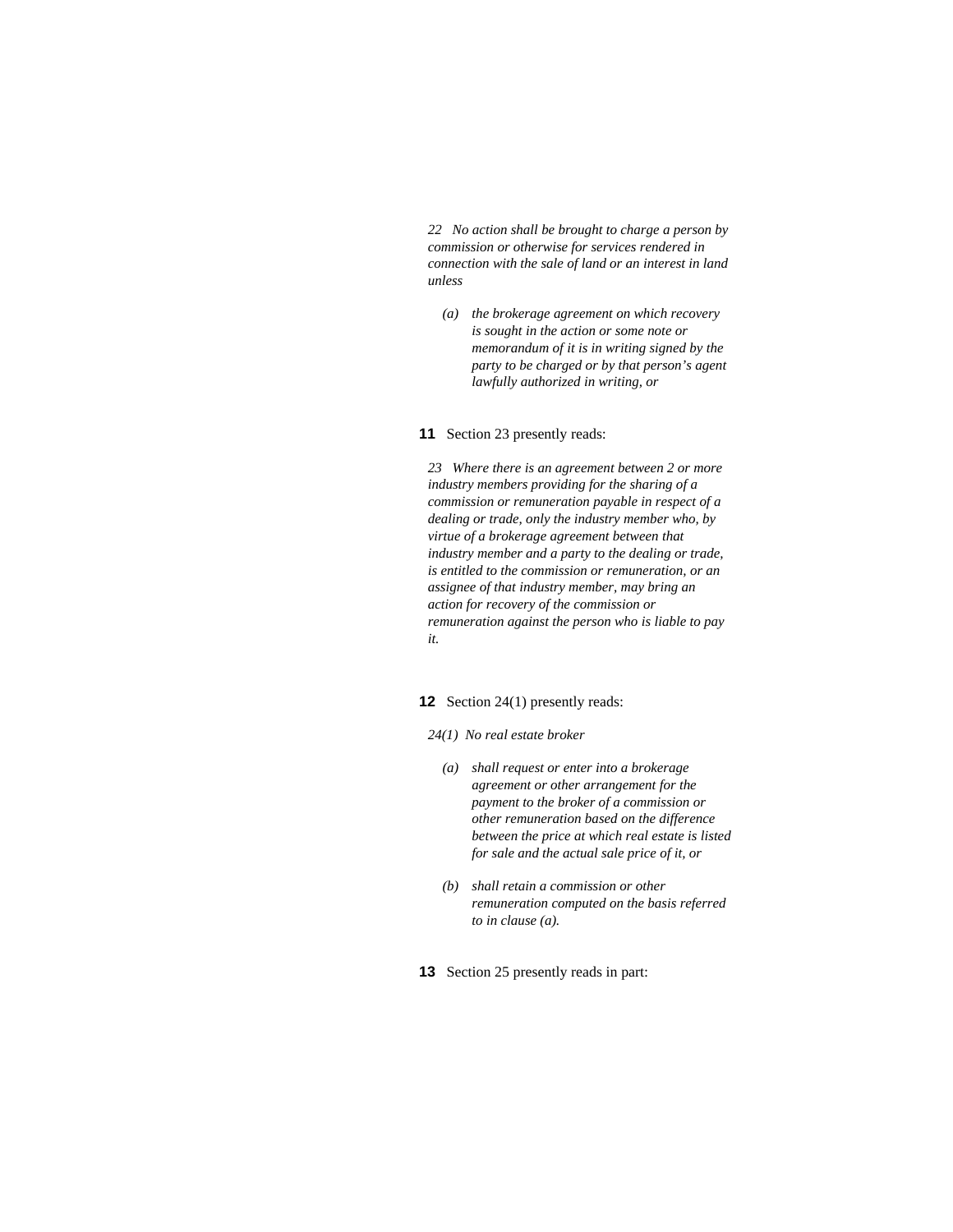*25(1) An industry member who is required by the rules to keep and operate a trust account shall* 

- *(a) keep a trust ledger in which the industry member shall maintain a separate record for each person on whose behalf the industry member is acting of all* 
	- *(i) money received in trust,*
	- *(ii) money held in trust,*
	- *(iii) interest earned on money held in trust, and*
	- *(iv) disbursements made from money received or held in trust,*

 *in respect of a dealing or trade for that person,* 

**14** Conduct preceding cancellation or suspension of authorization.

## **15** Section 43(3) presently reads:

*(3) Costs ordered under subsection (2) are a debt due to the Council and may be recovered by the Council in an action in debt.* 

**16** Section 57(3) presently reads:

*(3) The purpose of the Fund is to pay, in whole or in part, judgments obtained against industry members of the classes provided for in the regulations where the judgment is based on a finding of fraud or breach of trust in respect of the dealings or trades of an industry member.* 

**17** Section 60(1) presently reads: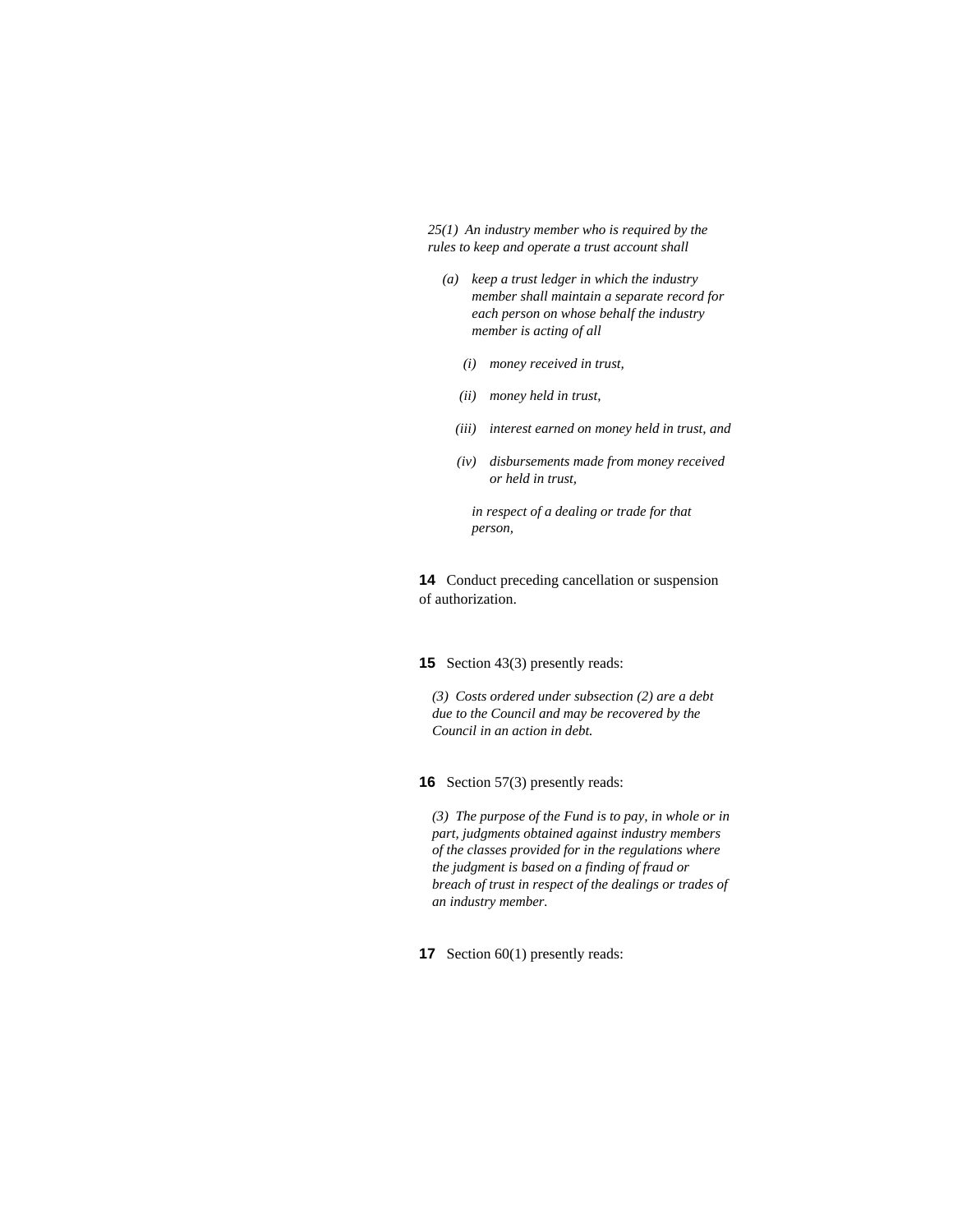*60(1) When a person obtains a judgment against an industry member of a class provided for in the regulations, and the judgment* 

- *(a) is based on a finding of fraud or breach of trust in respect of a dealing or trade of the industry member,*
- *(b) has become final by reason of lapse of time or of being confirmed by the highest court to which that judgment may be appealed, and*
- *(c) is not satisfied within 30 days after the date that it became final,*

*that person may apply to the Council for compensation from the Fund.* 

#### **18** Section 74(1) presently reads:

*74(1) The executive director or a person authorized by the executive director for the purpose may conduct periodic inspections of the business of an industry member, and for that purpose* 

- *(a) may examine and inquire into* 
	- *(i) books, papers, documents, correspondence, communications, negotiations, transactions, investigations, loans, borrowings and payments to, by, on behalf of, in relation to or connected with the industry member, and*
	- *(ii) property, assets or things owned, acquired or alienated in whole or in part by the industry member or by a person acting on behalf of or as agent for that industry member,*

#### *and*

 *(b) may at reasonable times demand the production of and inspect*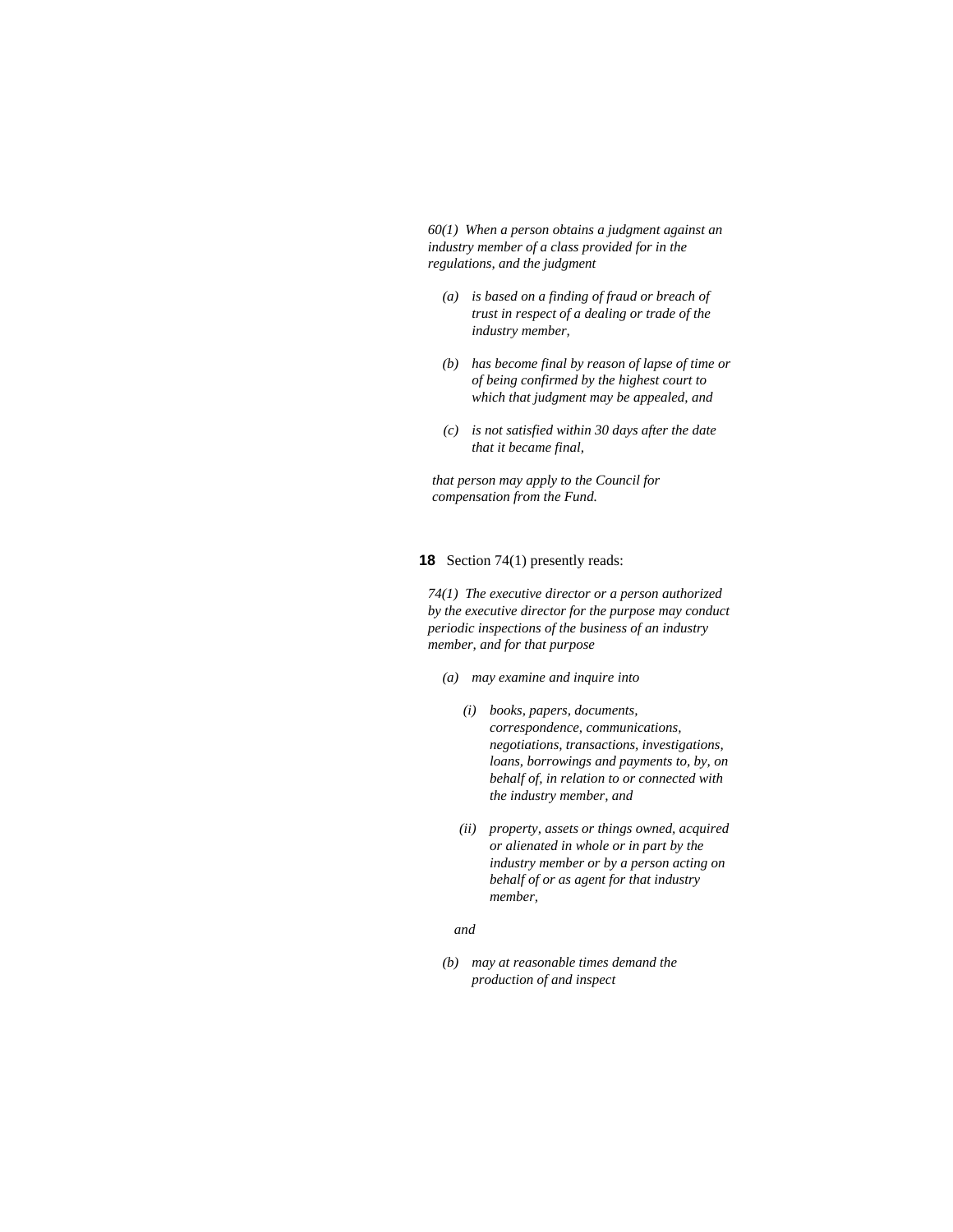- *(i) all or any of the things mentioned in clause (a)(i), and*
- *(ii) all or any documents relating to a dealing or trade of or on behalf of the industry member.*

## **19** Section 75(1) presently reads:

- *75(1) The executive director,* 
	- *(a) where the executive director is about to commence an investigation of an industry member under section 38, or during or after such an investigation,*
	- *(b) where* 
		- *(i) criminal proceedings, or*
		- *(ii) proceedings in respect of non-compliance with this Act, the regulations, the bylaws or the rules*

 *that, in the opinion of the executive director, are connected with or arise out of a dealing or trade, are about to be or have been instituted against any industry member, or* 

 *(c) where the executive director has reason to believe that the trust funds in an industry member's trust account are less than the amount for which the industry member is accountable,* 

*may do any or all of the things referred to in subsection (2).* 

#### **20** Section 77 presently reads:

*77 Service of any document required to be sent, communicated, given or served under this Act, the rules or the bylaws may be effected*